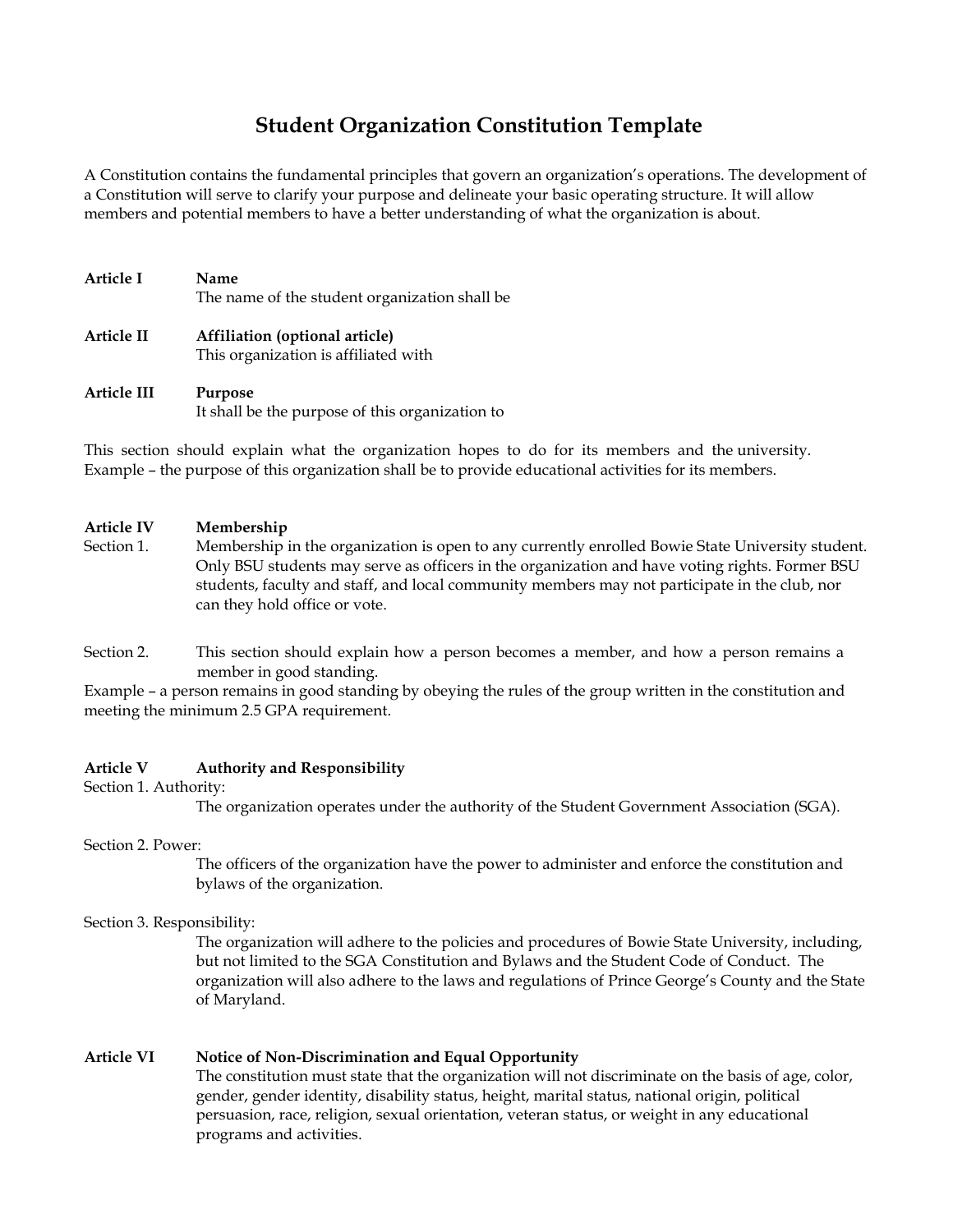# **Article VII Notice of Anti-Hazing**

The organization shall not haze any prospective member for the purpose of admission into or affiliation with the organization. Members of the organization are free to leave or disassociate without fear of retribution or harassment.

# **Article VIII Officers**

Section 1. Titles:

The organization shall have a President, Vice President, Secretary and Treasurer. These officers comprise the Executive Committee.

## Section 2. Qualifications:

All officers must be currently enrolled students, carrying a minimum of three credits and members of the organization.

## Section 3. Term of Office:

The term of office shall be from June 1 until the end of the academic year on May 31st. A student may serve as an officer for no more than two terms.

This section should explain the titles and terms of each office.

Example - the President shall serve for one year from June 1 to May 31.

## Section 4. Election:

Election of officers shall be held annually. No less than two weeks notice shall be given before the election meeting. Nominations shall be initiated from the floor. Candidates must accept the nomination and speak about their qualifications for serving as an officer. Elections will be done by secret ballot. The person receiving majority vote will be elected.

This section should detail how officers are nominated and elected.

Example - only members in good academic standing may nominate, be nominated and vote; elections shall be by secret ballot and require a simple majority of members present.

# Section 5. Duties of Officers:

Section 5.1 - The President:

- 1. The president shall be the chief executive officer
- 2. The president shall appoint all committee chairpersons
- 3. The president, with approval of the Executive Committee, directs the budget
- 4. The president shall convene and preside at all meetings

Section 5.2 - The Vice President:

- 1. The vice president shall be the parliamentarian for the organization.
- 2. The vice president shall assume the duties of the president should the office become vacant, or in the absence of the president.
- 3. The vice president will keep and have available current copies of the constitution and bylaws.

Section 5.3 - The Secretary:

- 1. The secretary shall be responsible for keeping the minutes of all meetings and the meetings of the Executive Committee.
- 2. The secretary will provide a copy of the minutes for each officer and keep a master file.
- 3. The secretary shall maintain a complete and accurate account of attendance and membership status.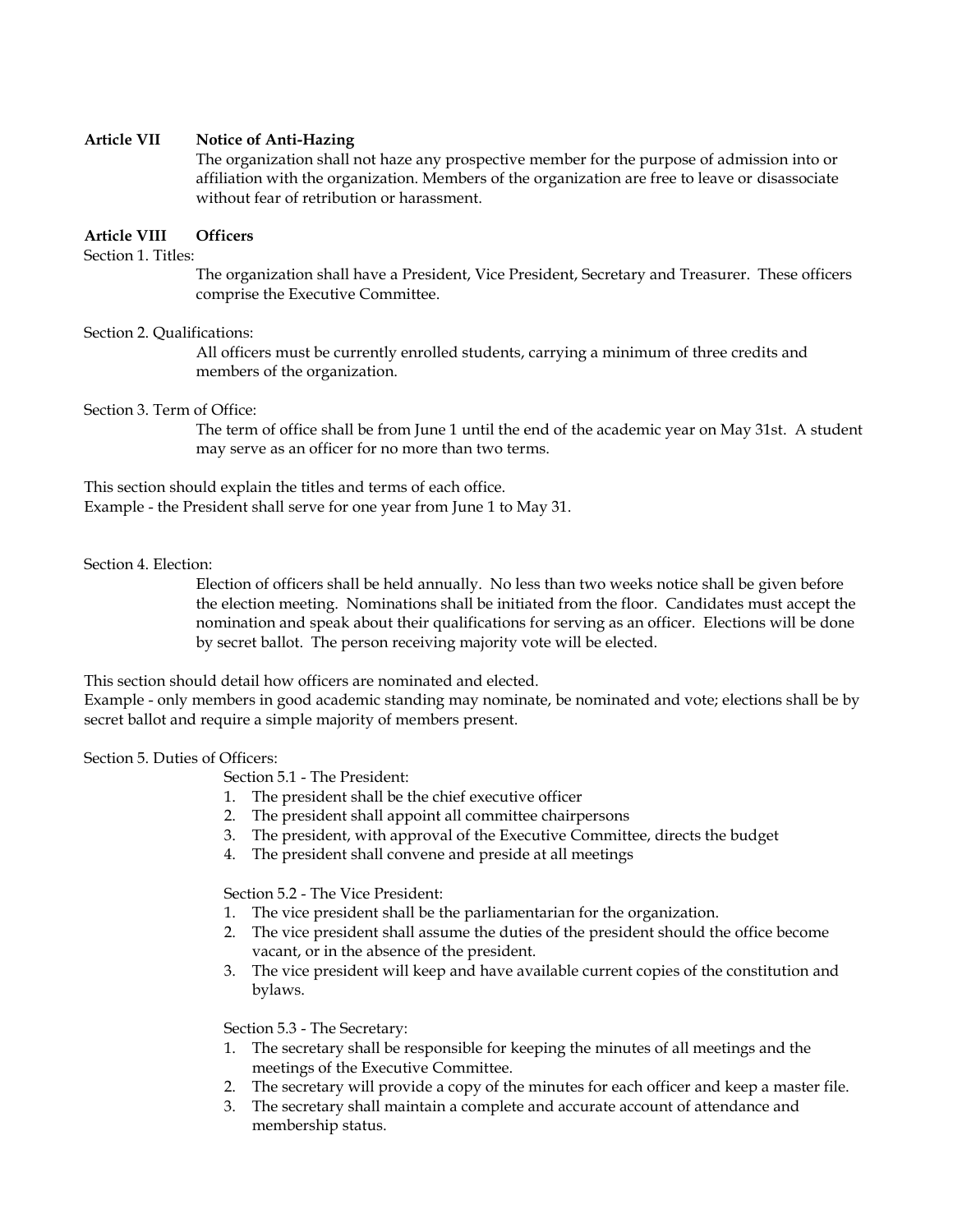Section 5.4 – Treasurer:

- 1. The treasurer shall keep a current record of all financial transactions.
- 2. The treasurer shall develop quarterly reports containing a list of all receipts and disbursements and distribute them among the membership.
- 3. The treasurer will be responsible for checking the accuracy of all bills and invoices and paying them correctly and on time.

## Section 6. Resignation:

An officer can resign by submitting a letter to the Advisor and the Dean of Student Life.

# Section 7. Removal of Officers:

Any officer who fails to fulfill the responsibilities, duties, and/or minimum qualification of the position, engages in abuse of power of office, engages in behavior and conduct unbecoming of an officer/student leader may be removed as an officer by a unanimous vote of the other members of the Executive Committee. The Executive Committee along with the Advisor must meet with the Dean of Student Life prior to the removal of an officer. Any officer removed may appeal to the general membership. Said officer shall be considered reinstated with a majority approval of the membership.

# **Article IX Vacancies**

A vacancy shall be declared when an officer leaves the institution, resigns or is removed from office. Any vacancy which may occur in an office shall be filled by appointment by the president of the organization pending ratification at the next group business meeting. Once the vacancy has been filled, an updated Organization Officer and Membership Form must be completed and submitted to the Dean of Student Life.

# **Article X Advisor**

# Section 1. Eligibility:

Advisors to student organizations shall be full time employees at Bowie State University. Part-time faculty and staff members may serve as an advisor to the organization upon approval of the employee's supervisor.

# Section 2. Selection:

The organization is free to select any eligible employee to serve as the advisor to the organization. Upon selection, the advisor must be approved by the Dean of Student Life.

# Section 3. Term of Service:

The advisor shall be approved yearly by the general membership of the organization. Should the organization chose not to approve the advisor, the organization must select another employee to serve as the advisor and have the advisor approved by the Dean of Student Life. The advisor may resign by submitting a letter to the Dean of Student Life.

# Section 4. Duties of Advisor:

- 1. The advisor shall assist the group in their execution of roles and responsibilities.
- 2. The advisor shall provide feedback to the organization regarding its operation and functioning.
- 3. The advisor shall serve as a resource.
- 4. The advisor should provide advice upon request, and also should share knowledge, expertise, and experience with the group.
- 5. The advisor will be a nonvoting member of the organization.
- 6. The advisor must attend all organization activities, events and meetings.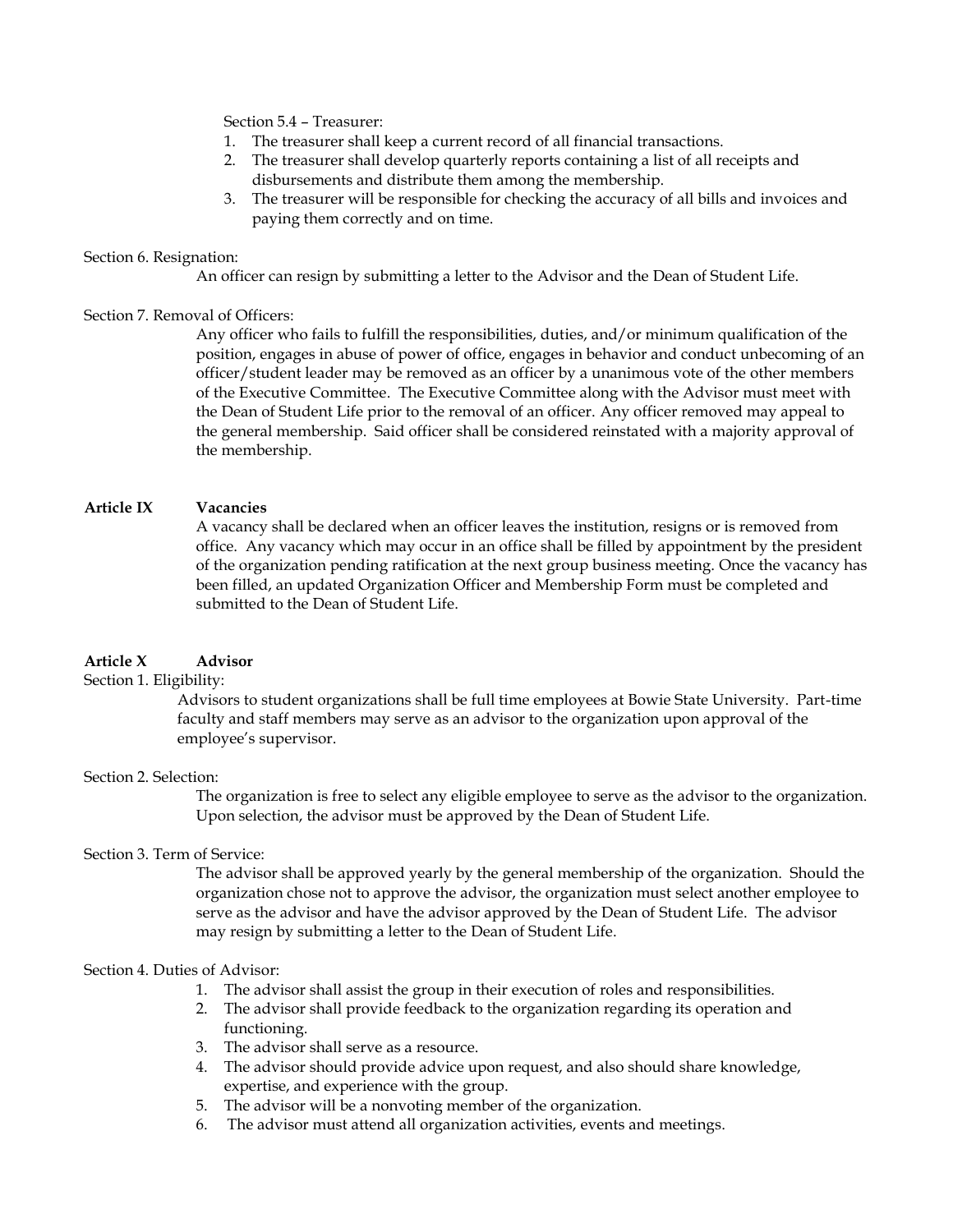# **Article XI Voting**

Section 1. Eligibility:

Each member in good standing may vote.

### Section 2. Quorum:

Quorum in a general meeting of the organization shall constitute a minimum of three officers and five members.

### Section 3. Proxy voting:

Members are allowed to vote on the business of the organization by submitting a vote in writing to the President. The proxy must state the name of the voter, the business for which the member is voting and if the member is voting in support of, against or abstaining.

## **Article XII Committees**

Section 1. Establishment:

The Executive Committee may establish both standing and special committees. Members shall be appointed by the President subject to ratification by the organization during a regular business meeting.

## Section 2. Responsibilities:

The purpose and duties of the committees shall be defined by the Executive Committee.

# **Article XIII Finances**

Section 1. On-Campus Account:

The organization shall be assigned a budget amount established by the SGA Executive Treasurer. The organization shall not maintain an off-campus account.

### Section 2. Fiscal Year:

The fiscal year of the organization shall be from July 1 to May 15.

## Section 3. Dues: (optional)

The organization has the option of charging dues, which shall be collected and held in an oncampus account, which will be managed by the Office of Student Life. The amount of dues shall be determined each year by the organization's officers. The amount set for dues shall not unduly prohibit students from joining the organization and waivers or scholarships shall be offered by the organization for members who are unable to afford the dues.

This section describes the amount of dues, when they will be collected, and what the due will be used for.

## Section 4. Revenues: (Optional)

The organization may generate revenues through fund-raising activities approved by the Dean of Student Life. Money collected via fundraising shall be collected and held in an on-campus account, which will be managed by the Office of Student Life. Appropriate accounting procedures shall conform to university and state policy.

## Section 5. Expenditures:

The organization may make purchases with the approval of the organization Treasurer and Advisor. Purchases shall conform to university and state policy.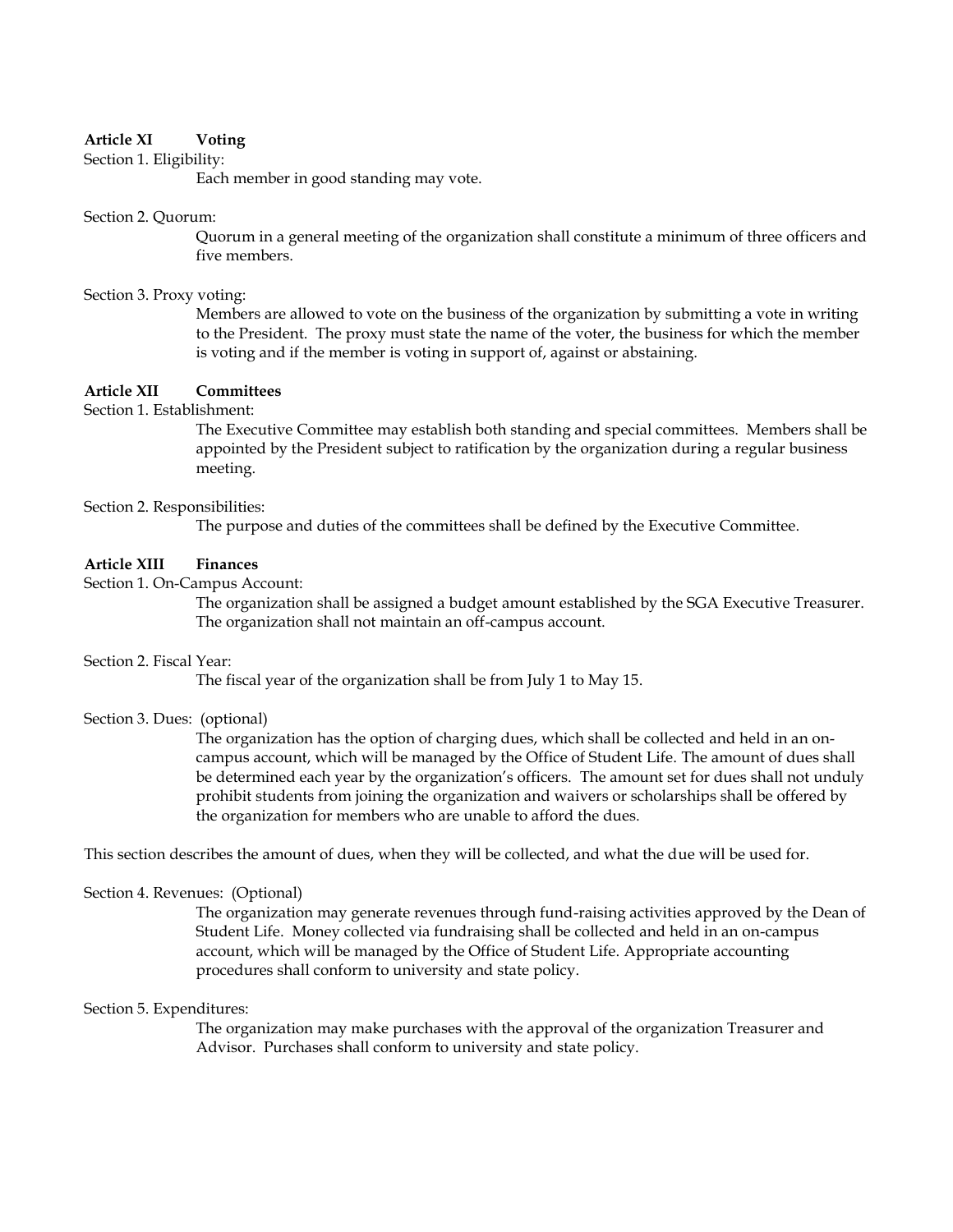# **Article XIV Meetings**

## Section 1. Open Public Meetings:

All meetings of the organization and its committees shall be open and public, and all persons shall be permitted to attend any meetings.

### Section 2. Notice of Regular Meetings:

At least 3 days' notice shall be given for each regular business meeting.

#### Section 3. Special Meetings:

Special or emergency meetings may be called with at least twenty-four hours notice by the Executive Committee.

#### Section 4. Structure:

The meetings shall include a quorum, order of business, and disposition of the minutes.

# **Article XV Parliamentary Procedure**

Section 1. Roberts Rules of Order:

The rules of Parliamentary Procedure as contained in Robert's Rules of Order, Newly Revised, shall be a guideline for the organization in all cases to which they are applicable and not inconsistent with the Constitution or any special rules of order as determined by the Executive Committee.

## Section 2. Suspension of Rules:

The rules may be suspended by two-thirds vote of the present membership.

### **Article XVI Bylaws**

The Bylaws shall be the lawful means by which the provisions of the Constitution shall be implemented.

### **Article XVII Interpretation**

The interpretation of the Constitution shall be the responsibility of the organization's President, with advice from the Advisor. Initial appeals to interpretation will be made to the Advisor and subsequently, the Dean of Student Life.

Any interpretation of the Constitution shall be made with the view of its basic principles, which are to increase and foster student responsibility, interest, and participation in the activities and programs of the organization.

## **Article XVIII Amendments**

Amendments to the Constitution must be presented two weeks prior to the ratification vote and may be initiated by any officers or members of the organization. Amendments must be approved by three-fourths (3/4) vote of the Executive Committee and ratified by a simple majority vote of the member students. Amendments to any article or section of the Constitution shall render each and every previously recognized corresponding article or section null and void.

# **Article XIX Adoption and Implementation**

The Constitution shall be implemented upon its adoption by a majority vote of the membership.